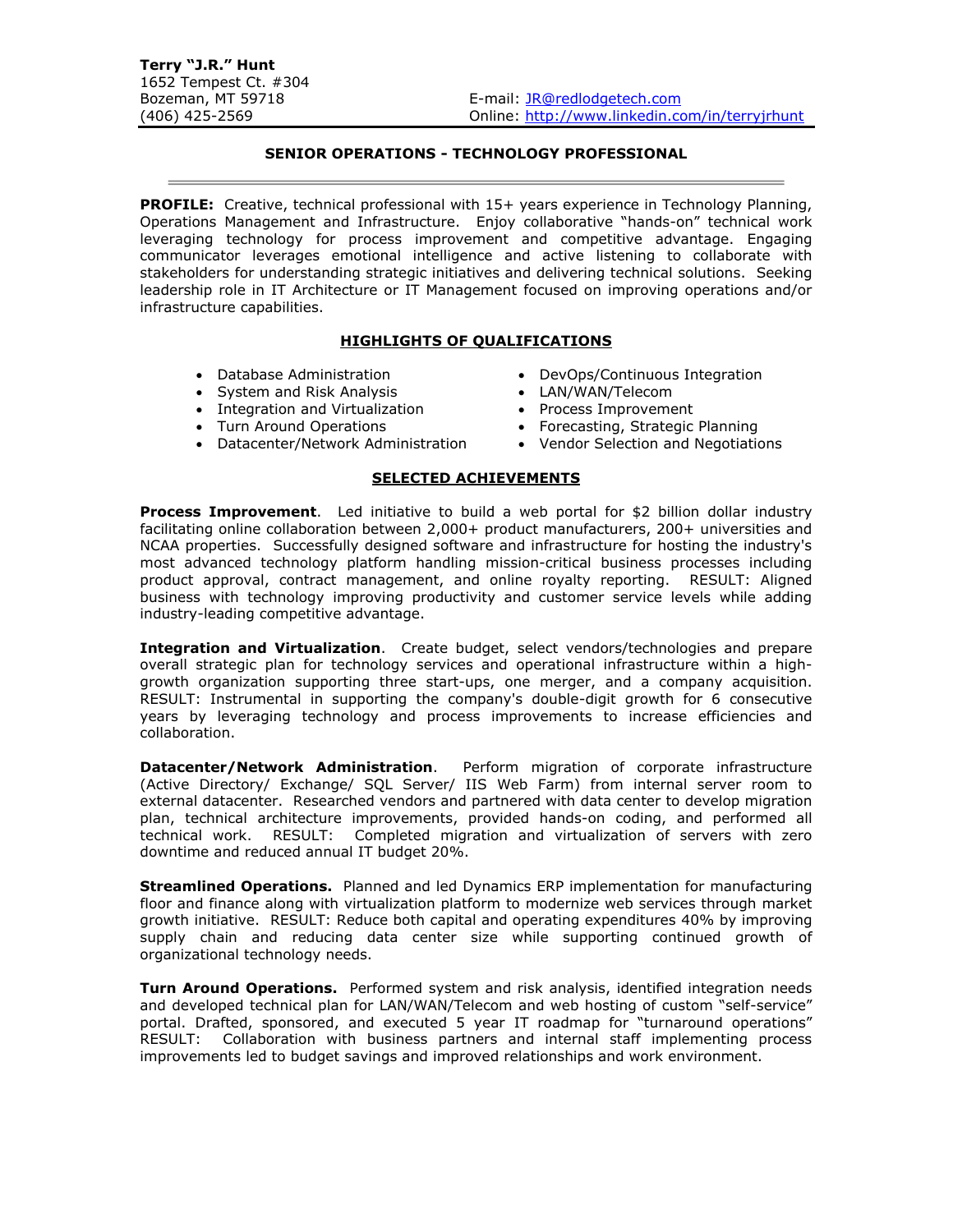#### **PROFESSIONAL EXPERIENCE**

YELLOWSTONE ASSOCIATION/YELLOWSTONE PARK FOUNDATION – Bozeman 2014 - Present **IT Director**

After 18 months consulting as IT Director, joined the organization as full-time staff member.

#### RED LODGE TECH, LLC – Billings, MT 2013 - 2016

#### **Managing Partner**

Contracted as IT Director for local client in Montana for 18 months.

• Establish an IT department and assist in recruitment of team members

- Provide strategic guidance including operational planning, due diligence, and systems audit
- Work with functional teams to define process roadmaps and develop IT solutions for improvements

• Plan for Ecommerce migration to Magento to improve existing custom-coded shopping website

- Budgeting, Project Management, Strategic Planning, Systems Engineer, Vendor Selection
- Virtualized infrastructure, centralized backup, and established Azure cloud presence
- Firewall/VPN rollout across multiple locations including 10Gb fiber between campus buildings
- SQL server infrastructure build out for ERP fundraising and accounting implementation
- New build out of retail stores including digital signage, telecom, network, etc.
- Point of Sale Systems (POS), install, maintenance and PCI compliance with credit card processing

#### MAGENIC - Atlanta, GA 2010 – 2013

**Senior Consultant, Microsoft technologies**

Contributing over ten years of experience in Business Process Improvement and IT Services Portfolio Management leveraging .NET and SQL Server.

• Provided consulting services including business/systems analysis, project management, and product/vendor selection

• Engaged clients across the U.S. for business process improvement through custom software development

- Developed software products for a variety of industries and data center environments
- Performed product and process lifecycle review, design, and enhancement
- Served as client-face in all phases of delivery on multiple client engagements
- Led Agile development teams including remote and offshore staff

#### JPATTON - Atlanta, GA 2008 – 2010

**Senior Director, IT**

### **CTO, VP Product Development**

Responsible for manufacturing and warehouse systems, software architecture, and Ecommerce portfolio of "on-demand" hosted fulfillment solutions.

- Build teams, mentor and guide all project planning, deliverables, and resource allocation
- Develop product roadmaps for multiple custom software implementations
- Implemented DevOps environment to support Continuous Integration lifecycle development
- ERP implementation of Microsoft Dynamics for manufacturing floor and finance department
- Hosted our own cloud platform with VMWare, SQL cluster, IIS web farm, and SAN storage
- Managed client and vendor relationships and migration of onsite data center to private cloud
- Developed partnership within Microsoft partner program for product marketing

# IMG/COLLEGIATE LICENSING COMPANY – Atlanta, GA 2000 - 2008

Reported directly to the Senior Vice President/COO, as head of IT leadership team and "handson" technical lead on all projects. This role included technical planning, designing and implementation of all strategic and operational activities throughout the organization related to IT infrastructure and applications.

• Performed system and risk analysis, identified integration needs and developed infrastructure plans for newly acquired companies, mergers, and acquisitions